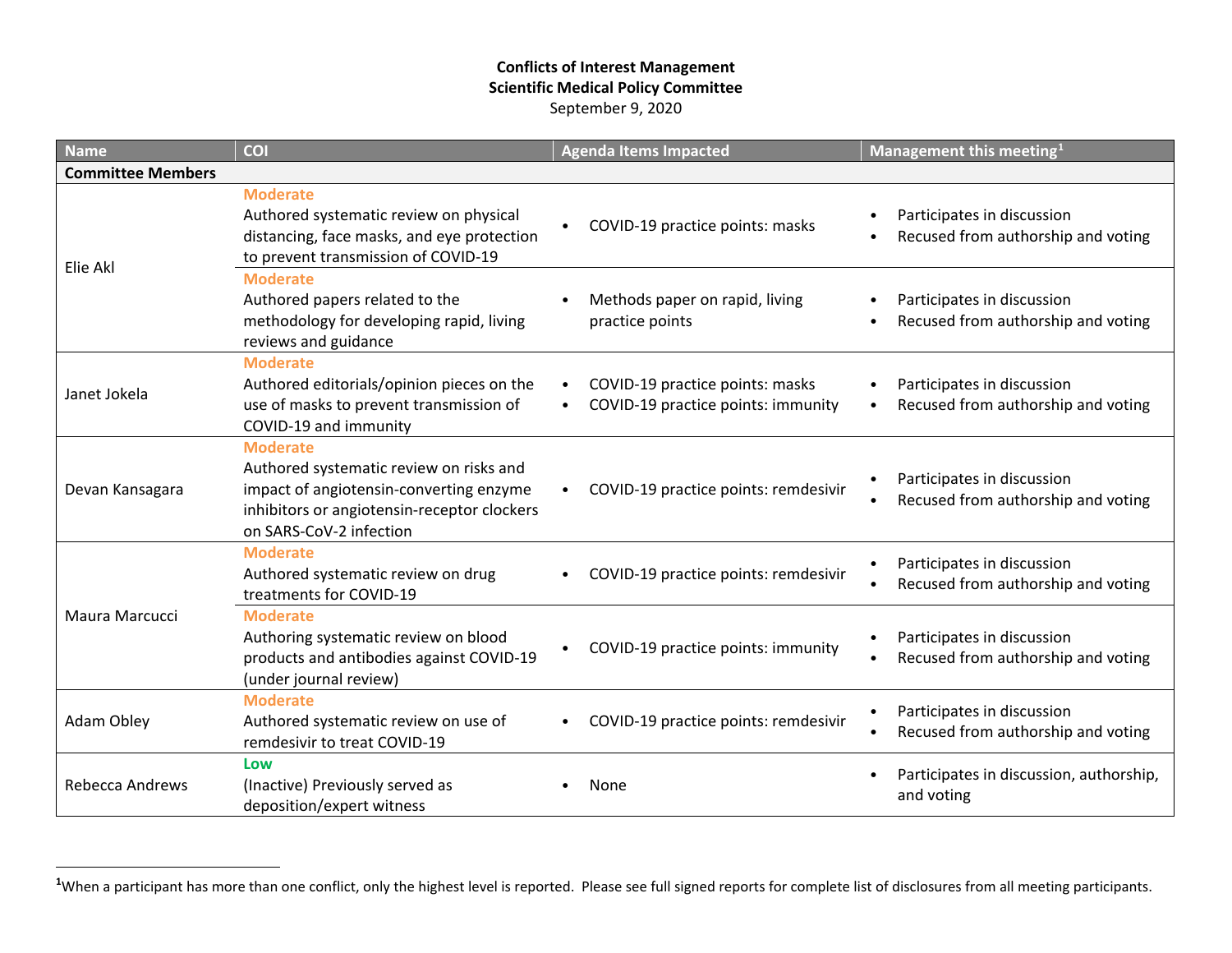## **Conflicts of Interest Management Scientific Medical Policy Committee** September 9, 2020

| <b>Thomas Bledsoe</b>            | <b>No COI identified</b>                                                                                                                                                                   |           | None                                              | $\bullet$ | Participates in discussion, authorship,<br>and voting               |
|----------------------------------|--------------------------------------------------------------------------------------------------------------------------------------------------------------------------------------------|-----------|---------------------------------------------------|-----------|---------------------------------------------------------------------|
| <b>Bob Centor</b>                | Low<br>Hosts Annals on Call Podcast (ACP product)                                                                                                                                          |           | None                                              | $\bullet$ | Participates in discussion, authorship,<br>and voting               |
| Mary Ann Forciea                 | <b>No COI identified</b>                                                                                                                                                                   | $\bullet$ | None                                              | $\bullet$ | Participates in discussion, authorship,<br>and voting               |
| Ray Haeme                        | <b>No COI identified</b>                                                                                                                                                                   |           | None                                              | $\bullet$ | Participates in discussion, authorship,<br>and voting               |
| Linda Humphrey                   | <b>No COI identified</b>                                                                                                                                                                   |           | None                                              | $\bullet$ | Participates in discussion, authorship,<br>and voting               |
| <b>Matthew Miller</b>            | Low<br>(Inactive) Previously owned stock in Exact<br><b>Sciences Corp</b>                                                                                                                  |           | None                                              | $\bullet$ | Participates in discussion, authorship,<br>and voting               |
|                                  | Other Attendees - ACP Staff, Leadership, and Guests (do not participate in committee votes)                                                                                                |           |                                                   |           |                                                                     |
| Jacqueline Winfield<br>Fincher   | <b>High</b><br>Owns stock in Proctor & Gamble<br>Household member owns stock in Johnson<br>& Johnson                                                                                       |           | All SMPC manuscripts                              |           | Recused from discussion<br>Authorship and voting n/a                |
| <b>Kate Carroll</b>              | <b>Moderate</b><br>Household member is employed by The<br>Beasley Firm, LLC (personal injury and<br>medical malpractice firm)                                                              |           | All SMPC manuscripts                              |           | Participates in discussion<br>Recused from authorship<br>Voting n/a |
| <b>Shannon Merillat</b>          | <b>Moderate</b><br>Household member is employed by Health<br>Dimension Group (offers consulting and<br>management services to post-acute, long-<br>term care, and senior living providers) |           | All SMPC manuscripts                              | $\bullet$ | Participates in discussion<br>Recused from authorship<br>Voting n/a |
| Itziar Etxeandia-<br>Ikobaltzeta | <b>Moderate</b><br>Authored papers related to the<br>methodology for developing rapid, living<br>reviews and guidance                                                                      |           | Methods paper on rapid, living<br>practice points | ٠         | Participates in discussion<br>Recused from authorship<br>Voting n/a |
| Laura Baldwin                    | <b>No COI identified</b>                                                                                                                                                                   |           | None                                              | $\bullet$ | Participates in discussion<br>Authorship and voting n/a             |
| Wayne Bylsma                     | <b>No COI identified</b>                                                                                                                                                                   |           | None                                              | $\bullet$ | Participates in discussion<br>Authorship and voting n/a             |